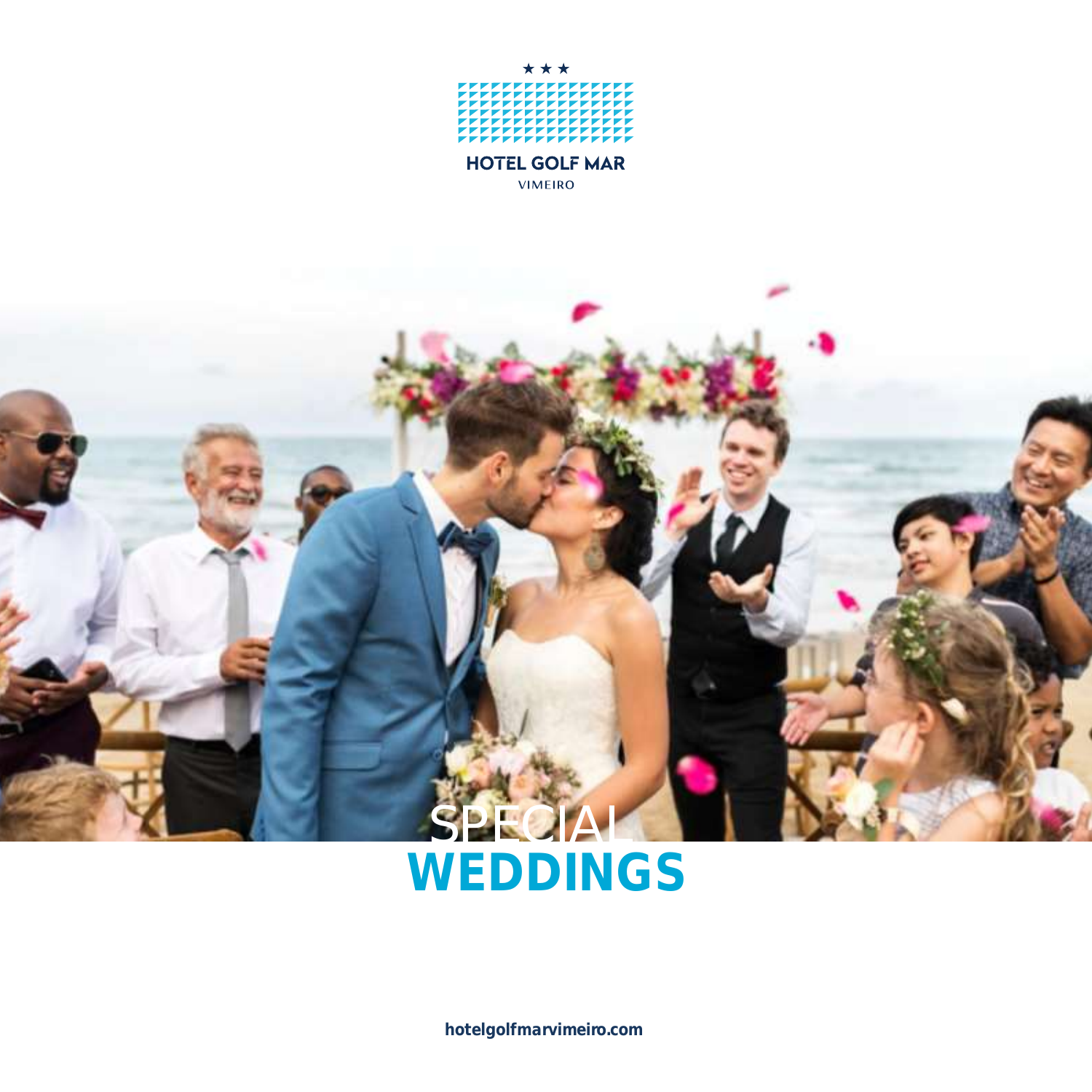# **THE PERFECT SETTING** WEDDINGS

#### **An Unforgettable Day**

Thank you for considering the Golf Mar Hotel the chosen venue for the celebration of your wedding. Together we will realize your dream. Enjoying a cliff top location with superb views over the Ocean, the Golf Mar Hotel offers private direct access to Porto Novo's beach. Amidst 220 hectares of green unspoiled lush vegetation and at some 45 miles north of Lisbon, the staff of this iconic and timeless hotel will help you to celebrate to perfection one of the most important moments of your life.

#### **Hotel Golf Mar**

Golf Mar enjoys an enviable location on the<br>unspoiled Portuguese West Cogst, but it's the mouth-watering cuisine, the affordable prices and the homely feel and friendly service that makes Golf Mar Hotel a unique destination for wedding celebrations.

We offer a vast array of banquet rooms, some such as the main restaurant and main ball room, both overlooking the Atlantic Ocean and Porto Novo fine sand beach.

The Bombordo restaurant on the 3rd floor has capacity for up to 700 participants and the main ball room, Salão Oceano, on the 4th floor has capacity for up to 300 participants.

The Londres Bar terrace boasting stunning views over the green hillsides and the Atlantic Ocean, it's the perfect choice for a stylish welcome cocktail.

As an alternative for the most daring, we may organize cocktails on the greens nearby the hotel or on the Porto Novo beach.

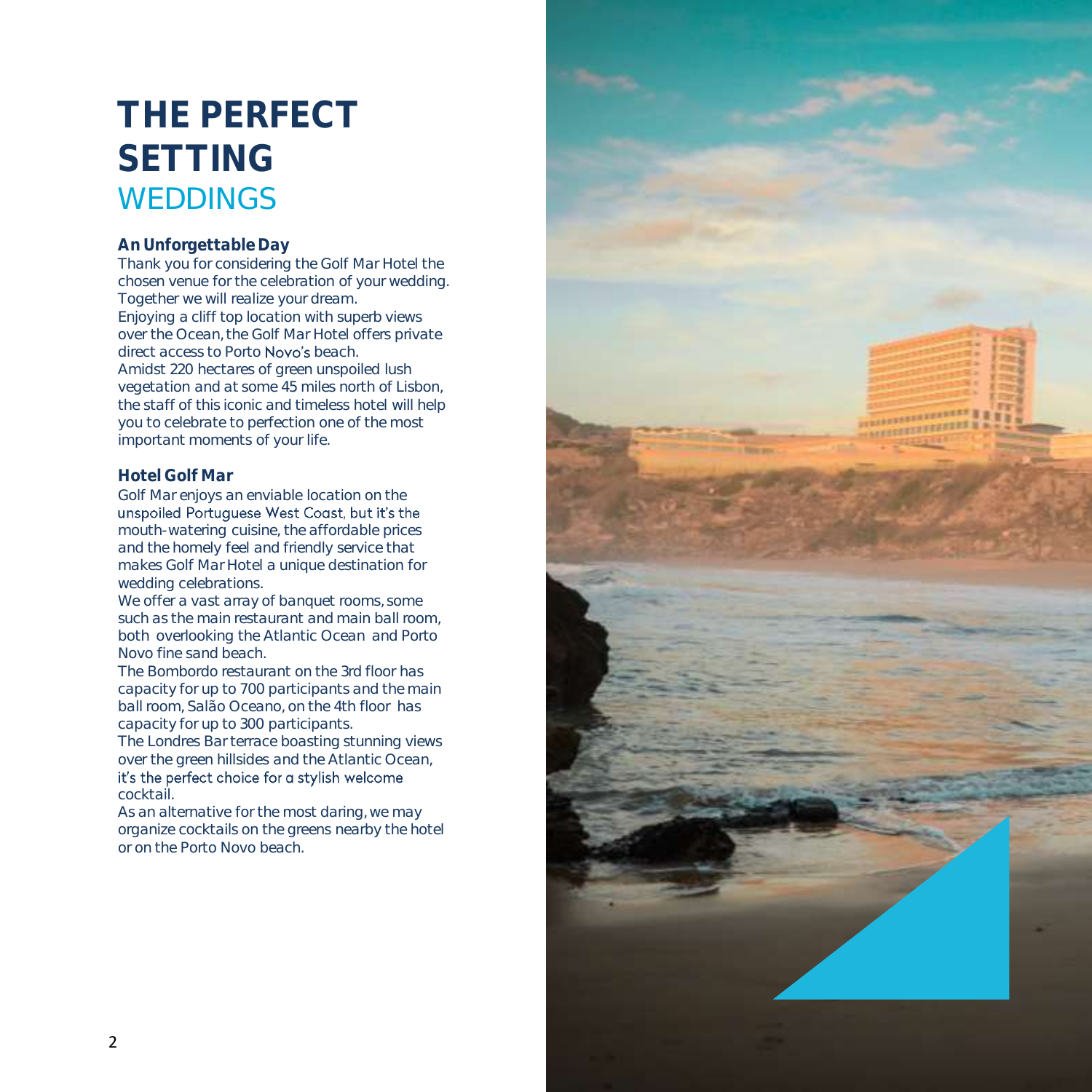# **Dear Bride, Groom and Relatives,**

**One of the greatest milestones in life is the moment you get married. Friends and family are often recruited to help and to make sure the memorable event exceeds expectations.** 

**At the Golf Mar Hotel, the expert team have prepared many weddings, attended many parties, welcomed many couples to celebrate the wedding and grooms that have chosen the Golf Mar for this magical celebration. We are indeed a Generational hotel.**

Now it's the brides' turn. You can trust that we will offer you our expertise, **commitment, devotion and eagerness to celebrate to perfection one of the most important moments of your life.**

**We have carefully selected all the essential information so that you can choose which option best suits you, within a wide range of cocktails, wedding menus, beverage, supper, as well as the general information, complimentary and**  special offers that Golf Mar team has at the bride's disposal.

Great weddings are all about people. And to make each event as unique as your family, you can count on us to truly make it yours.

*Brígida Firmino*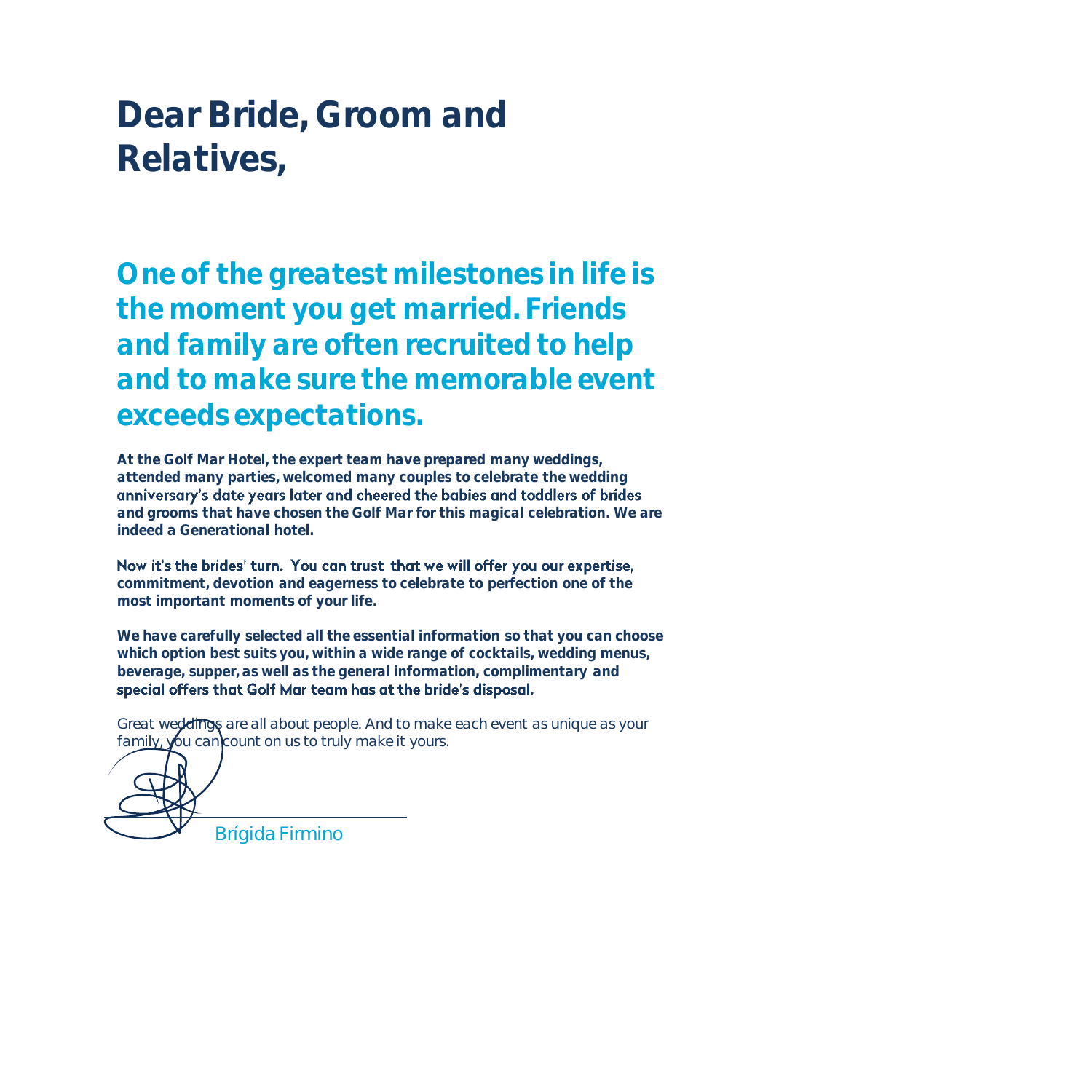

VIMEIRO

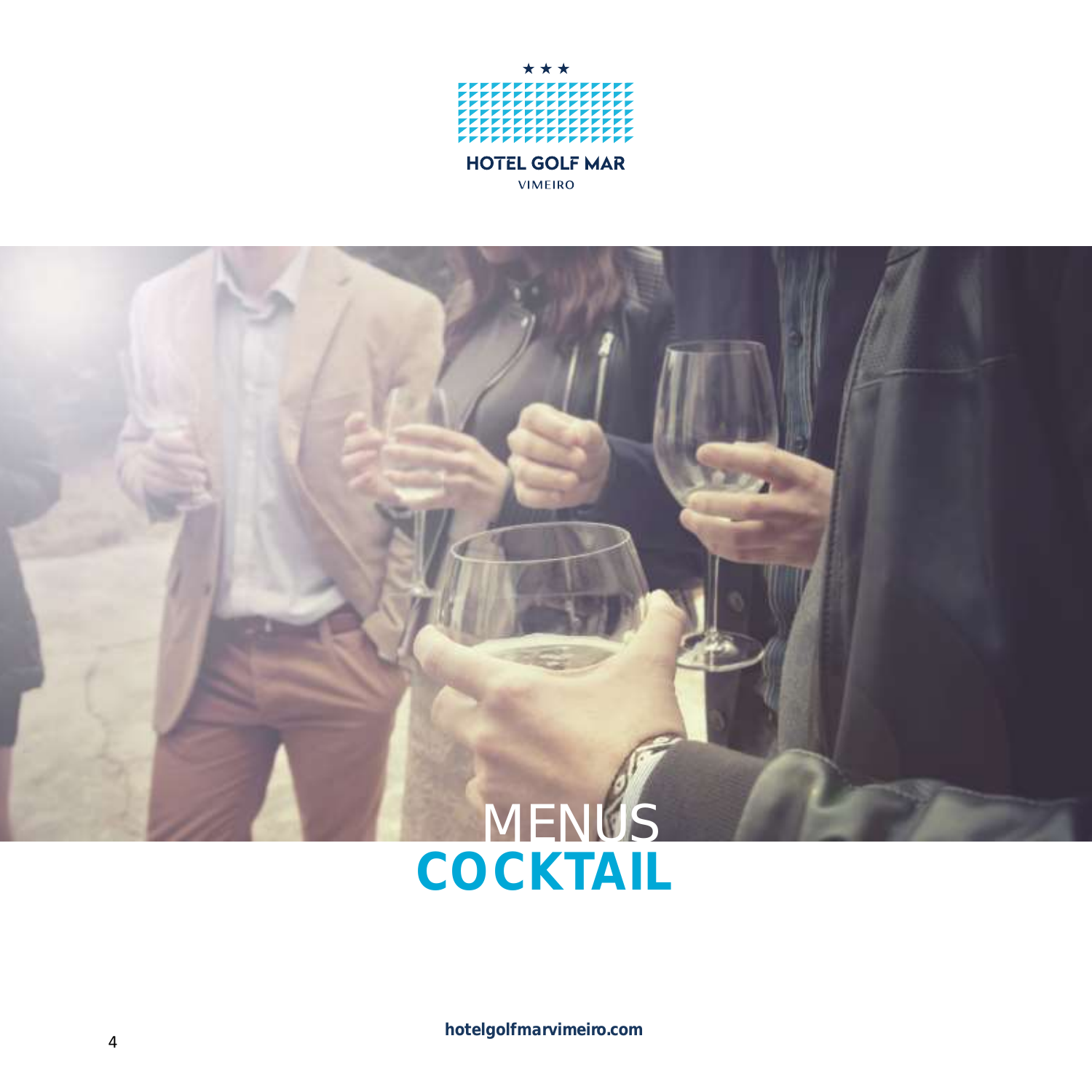# **AMOR INFINITO COCKTAIL**

#### **Drinks**

Vimeiro Mineral Water Soft-drinks Beer Dry and Sweet Vermouth Dry White Port Wine Sweet Red Port Wine White Wine New Whisky Gin and Vodka Sparkling Wine Sangria with Red Fruit Kir Royal **Bellini** 

### **Appetizers**

Iberian Ham Chicken Pie Stuffing Sausage Balls Sausage pate canapé Baked Brie with Rosemary Honey Salmon wrap with cream cheese Shrimp Ceviche Salmon Caviar Canape Mini Pizzas Tomato Shot with Angel Hair (egg threads) Fruit Kebab

# $21,50$ € / per person

# **ALMA GÉMEA COCKTAIL**

**Drinks** Vimeiro Mineral Water Soft-drinks Beer Dry and Sweet Vermouth Dry White Port Wine Sweet Red Port Wine White Wine New Whisky Gin and Vodka Sparkling Wine Sangria with Red Fruit Kir Royal Sparkling Wine

#### **Appetizers** Cod fish croquettes Profiteroles with salmon mousse Cod Fish Pie Celery Salad With Walnuts and Roquefort Sausage pate canapé Spinach wrap with cream cheese Chicken kebab with sesame seeds Shrimp Ceviche Mousse de Canard with Red Fruit Coulis Mushrooms and fennel gourmet spoons Mushrooms Cappuccino



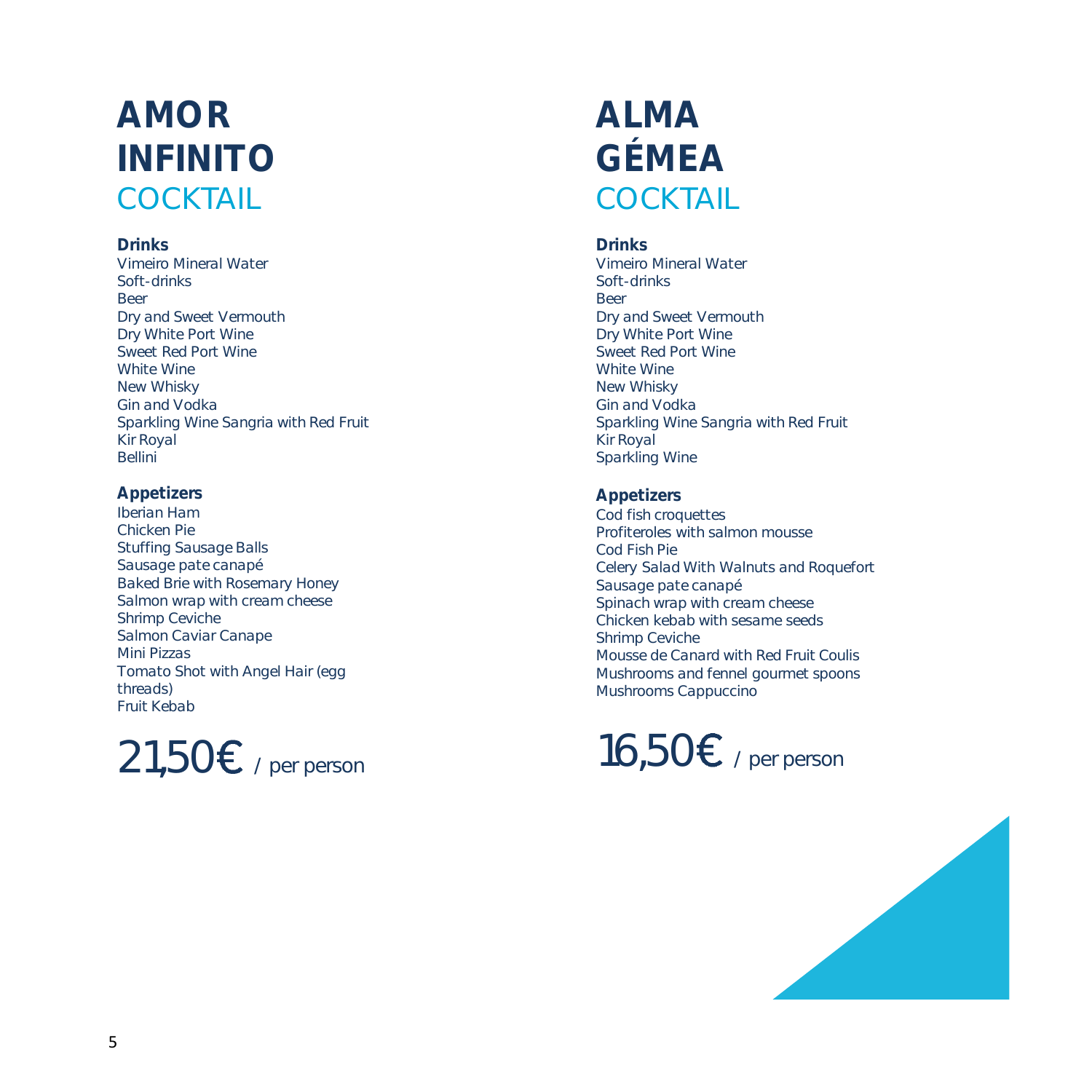# **AMOR DE PERDIÇÃO COCKTAIL**

#### **Drinks**

Vimeiro Mineral Water Soft-drinks Beer Dry and Sweet Vermouth Dry White Port Wine Sweet Red Port Wine White Wine New Whisky Gin and Vodka Sparkling Wine Sangria with Red Fruit

### **Appetizers**

Cod fish croquettes Veal croquettes Samosa Doughs Bruschetta with blood sausage Creamed cheese and coriander canapé Meat Pie and Sausage puff Profiteroles with salmon mousse Celery Salad With Walnuts and Roquefort Tomato Shot with Angel Hair (egg threads)

 $12,50$ € / per person

# **ROMEU E JULIETA COCKTAIL**

### **Drinks**

Vimeiro Mineral Water Soft-drinks Beer Dry and Sweet Vermouth Dry White Port Wine Sweet Red Port Wine White Wine New Whisky Gin and Vodka

### **Appetizers**

Cod fish croquettes Veal croquettes Samosa Doughs Bruschetta with blood sausage Creamed cheese and coriander canapé Sausage puff Meat pie Melon and Yogurt Shot with Peppermint

# $10,00$  $\varepsilon$  / per person

Romeu & Julieta Cocktail is included on standard wedding banquet

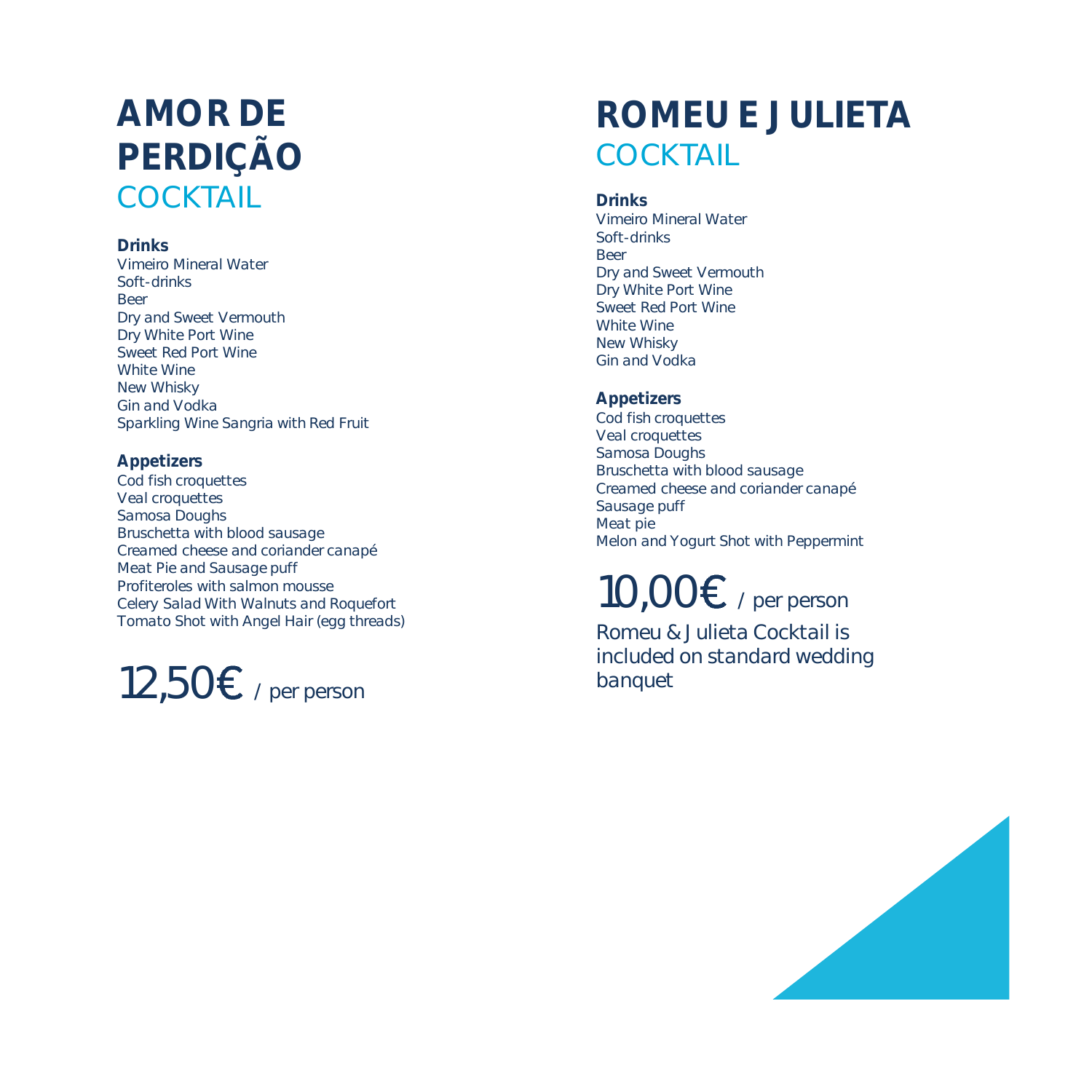

# **MENUS WEDDINGS**

**hotelgolfmarvimeiro.com**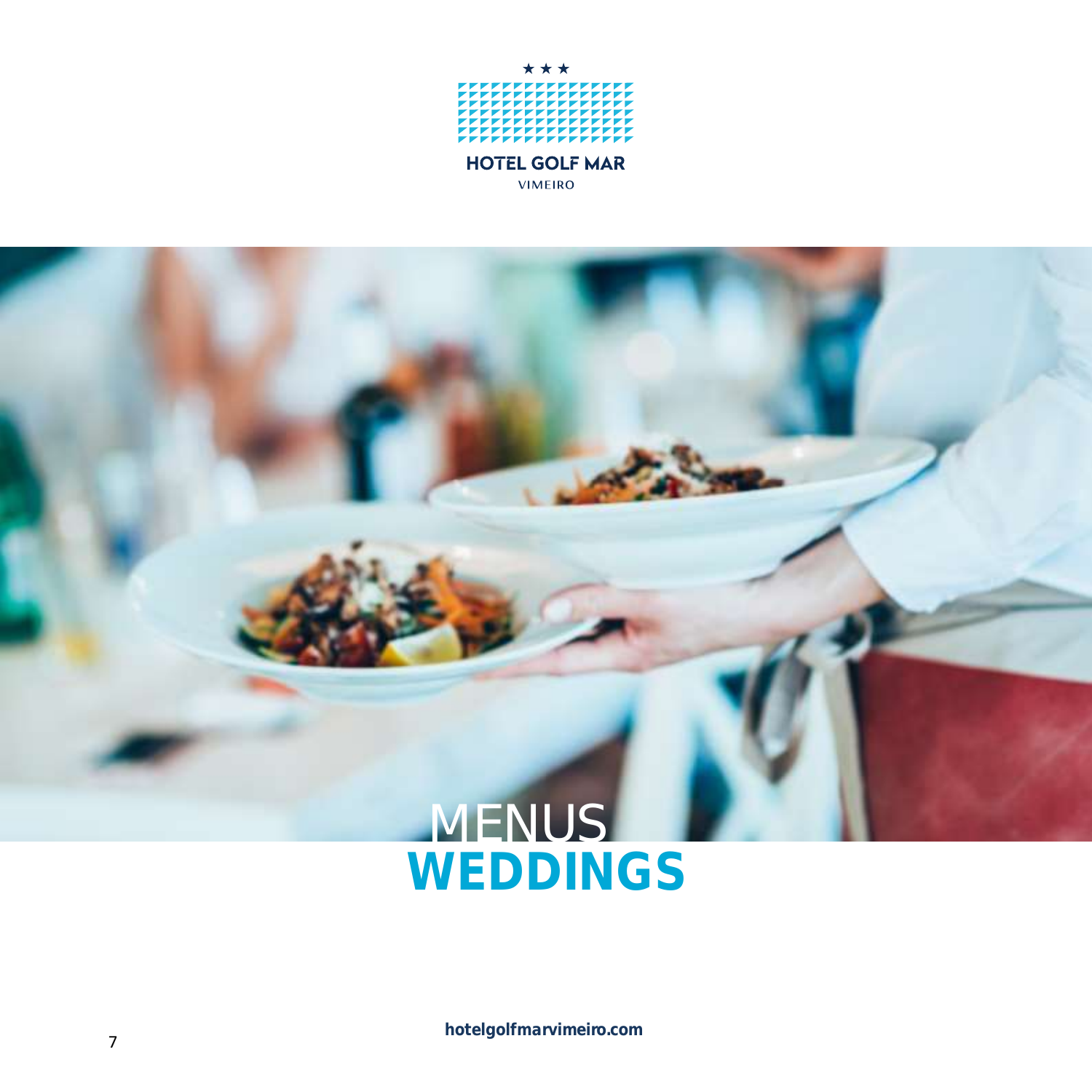# **SONHO REAL MENUS**

#### **Appetizers**

Sautéed Scallops on a Bed of Leeks Salmon, Shrimp and Cream Cheese Puff Pastry Lobster Bisque and Crushed Fresh Coriander

#### **Fish MainCourse**

Monkfish and Crawfish with Sweet Potato Purée Seabass with Lobster Medallion and Asparagus Fillets of Salmon with Sparkling Wine Sauce and Duchess Potatoes

**Meat MainCourse**

White Veal Tenderloin with Foie Gras and Wild Rice Filet Mignon with Mustard Sauce and Ratatouille Herb-roasted Leg of Lamb with Wild Mushroom

**Desserts**

Chocolate Pie and Tangerine Sorbet de Tangerine with Red Fruit Coulis Trio of Portuguese Convent Sweets Crispy Chocolate Mint Mousse

Coffee and Mignardises

# $64,50$   $\varepsilon$  / per person

[please choose a Appetizer, a Fish and a Meat Main Course and a Dessert]

# **SONHO DIVINO MENUS**

#### **Appetizers**

Foie Gras with Caramelized Apple Cream of Chicken Soup with Roasted Pine Nuts Seafood Vol-au-vent with Ginger Sauce

**Fish Main Course** Monkfish and Salmon Duet en Papillote

Fillets of Sea Bass with Sparkling Wine Sauce and Duchess Potatoes Cod Fish Puff Pastry and Chick Peas Puree

#### **Meat MainCourse**

Roasted Kid Goat with Sautéed Turnip Greens White Veal Tenderloin with Sesame Seeds and Potato Gratin Black Pork Tenderloin with Muscatel Sauce and Vegetarian Strudel

**Desserts**

Profiteroles with Hot Chocolate Sauce and Vanilla Ice Cream Trio of Portuguese Convent Sweets Lemon Cream Pie with Strawberry Ice Cream and Red Fruit Coulis

Coffee and Mignardises

# 54,50 $\epsilon$  / per person

[please choose a Appetizer, a Fish and a Meat Main Course and a Dessert]

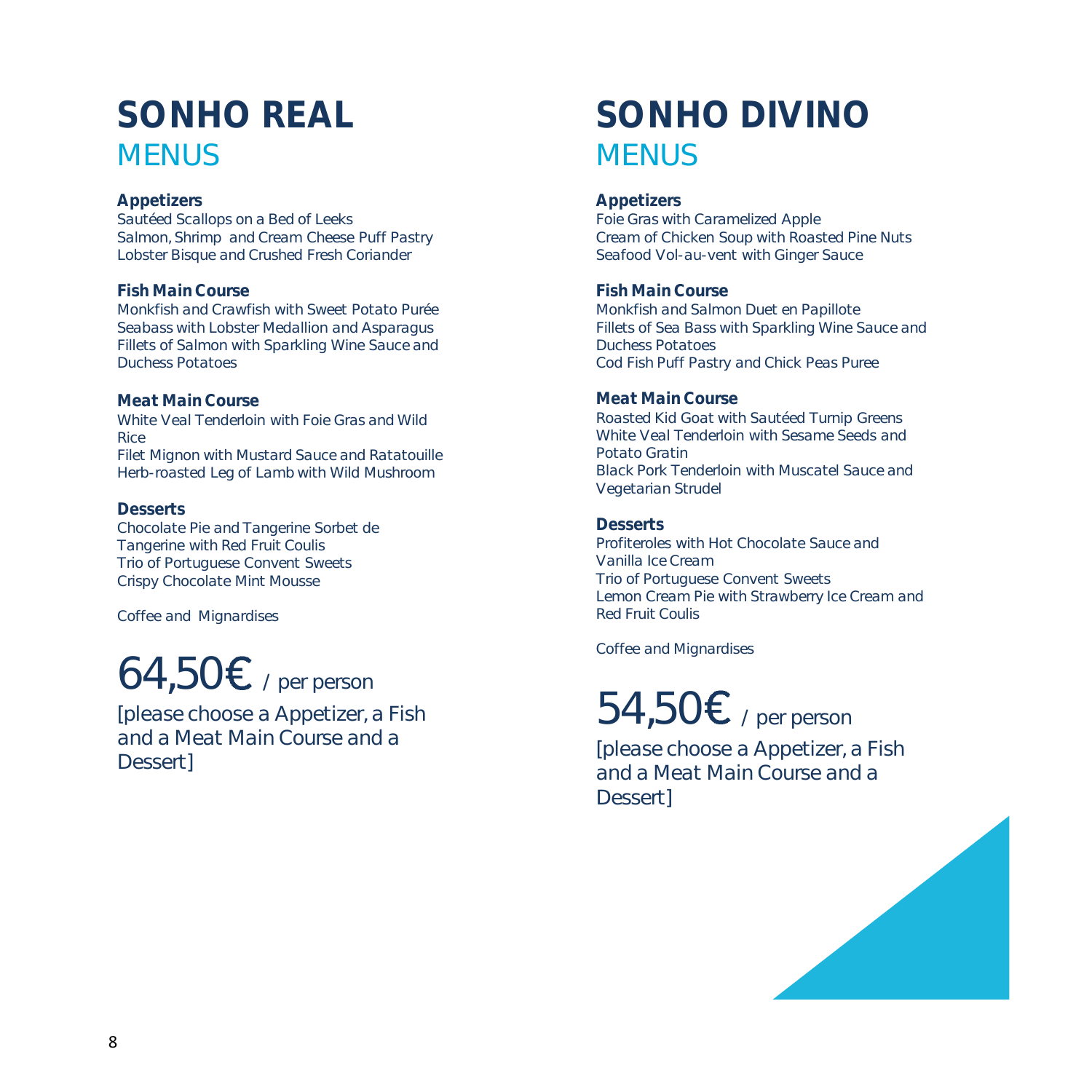# **AMOR PERFEITO MENUS**

#### **Appetizers**

Portuguese Traditional Fish Soup with Coriander Toasted Almond & Vegetable Cream Soup Creamy Pea Soup textured with Crispy Bacon **Bits** 

#### **Fish MainCourse**

Perch Fillets with Clams "Bulhão Pato" Style and Sautéed Spinach Chipped Cod Fish with Roasted Potatoes and Garlic Textured with Onion Confit Rolls of Roast Rooster Fish with Shrimps and Sautéed Broccoli

#### **Meat MainCourse**

Roast Leg of Duck Flavored with Roasted Sweet Potatoes and Sautéed Mushrooms Veal Tenderloin with Potato Gratin and **Asparagus** Stuffed Pork Loin with Prunes, Roasted Baby Potatos and Ratatouille

#### **Desserts**

Chocolate Mille Feuille with Raspberry Ice Cream and Custard Cream Papos De Anjo (Egg Yolks) with Curd Quenelles Apple Crumble with Vanilla Ice Cream and Flavored with Cinnamon

Coffee And Mignardises

# $32,00$   $\varepsilon$  / per person

[please choose a Appetizer, a Fish and a Meat Main Course and a Dessert]

Amor Perfeito Menu is included on standard wedding banquet

# **FEITIÇO DA LUA MENUS**

#### **Appetizers**

Mushroom Cream Soup with Thyme Crawfish Bisque with Coriander Pear, Cheese and Marmalade Puff Pastry Tart with Mixed Salad

#### **Fish Main Course**

Cod Loins on a Bed of Glazed Onions with Corn Bread Crumbs Fillets of Sea Bass with Shrimp Sauce, Vegetable Quiche and Crispy Sweet Potato Chip Monkfish Fillets with Béchamel Gratin, Wild Rice and Sautéed Spinach

#### **Meat Main Course**

Rump Steak with 3 Peppers Sauce, Potato Gratin and Sautéed Mushrooms Iberian Pork Loin with Bread and Kidney Bean Purée Leg of Lamb with Green Asparagus and Roast Potatoes

### **Desserts**

Tropical Fruit Kebab with Crème Brûlée Mi Cuit au Chocolat, Lemon Sorbet and Red Fruit Coulis

"Abade De Priscos" Pudding with Pineapple Carpaccio

Coffee and Mignardises

# 44,50 $\epsilon$  / per person

[please choose a Appetizer, a Fish and a Meat Main Course and a Dessert]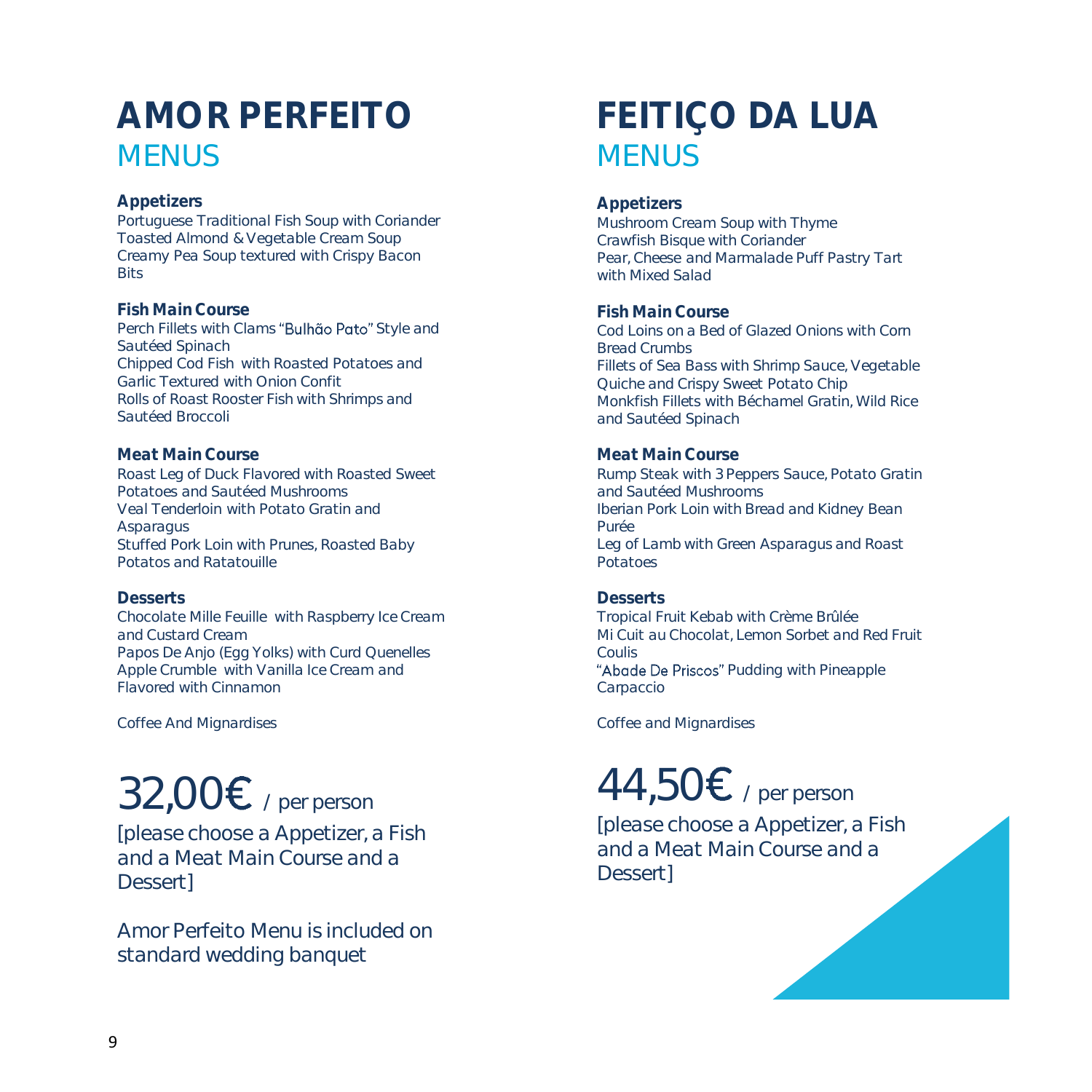# **VEGETARIAN MENUS**

**Soups** Cream of Mushroom Soup Toasted Almond & Vegetable Cream Soup

**Starters** Tofu Salad with Endive, Apple and Sweet Corn with Ginger Sauce Quinoa Salad with Mango, Raisin and Watercress

**MainCourse** Vegetable Tofu Stew with Roasted Sweet Potato and Asparagus Creamy Mushroom and Courgette Stroganoff Wild Rice Ratatouille

# $30,00$   $\varepsilon$  / per person

[please choose a Soup, a Starter and a Main Course]

## **KIDS MENUS**

**Soups** Vegetable Cream Soup Spinach Cream Soup

**MainCourses** Fried Fish Fillets in Bread Crumbs with Carrot Rice Fish Fillet with Mash Potato Hamburger with Fried Egg and French Fries Spaghetti "Bolognese"

**Desserts** Chocolate Mousse Assorted Gelatine Mix Ice Cream

**Drinks** Soft Drinks Vimeiro Mineral Water

 $16,00 \varepsilon$  / per person

[please choose a Soup, a Main Course and a Dessert]

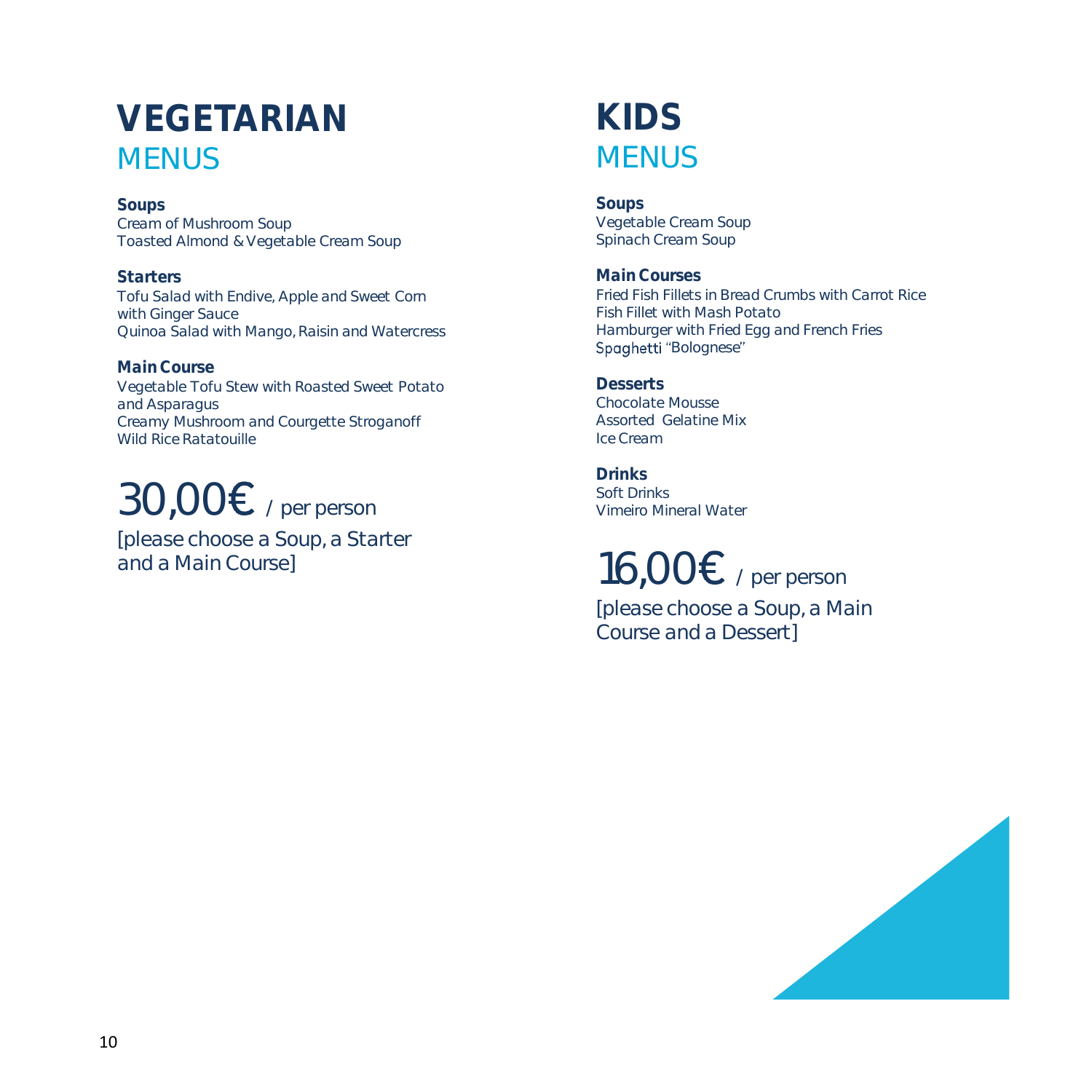# **SALAD AND STARTER BUFFETS**

## AFRODITE

Veal Croquettes Shrimp Rissoles Cod Fish Croquettes Pizza and Quiche Duet Baked Regional Sausages Roasted Pork Loin Portuguese Style Grilled Chicken Roast beef Cod Fish Croquettes Kidney Bean Purée Green's Salad Selection

# 16,50 $\epsilon$  / per person

## CUPIDO

Veal Croquettes Shrimp Rissoles Cod Fish Croquettes Pizza and Quiche Duet Baked Regional Sausages Roasted Pork Loin Portuguese Style Grilled Chicken Roast beef Cod Fish Croquettes Roasted Suckling Pig Shrimp Fountain Kidney Bean Purée Green's Salad Selection



## VÉNUS

Veal Croquettes Shrimp Rissoles Cod Fish Croquettes Samosa Doughs Pizza and Quiche Duet Baked Regional Sausages Iberian Ham Clove and Honey Baked Turkey Breast Portuguese Style Grilled Chicken Roast beef Cod Fish Croquettes Roasted Suckling Pig Shrimp Fountain Stuffed Crab Smoked Salmon with Ginger Sauce Kidney Bean Purée Green's Salad Selection



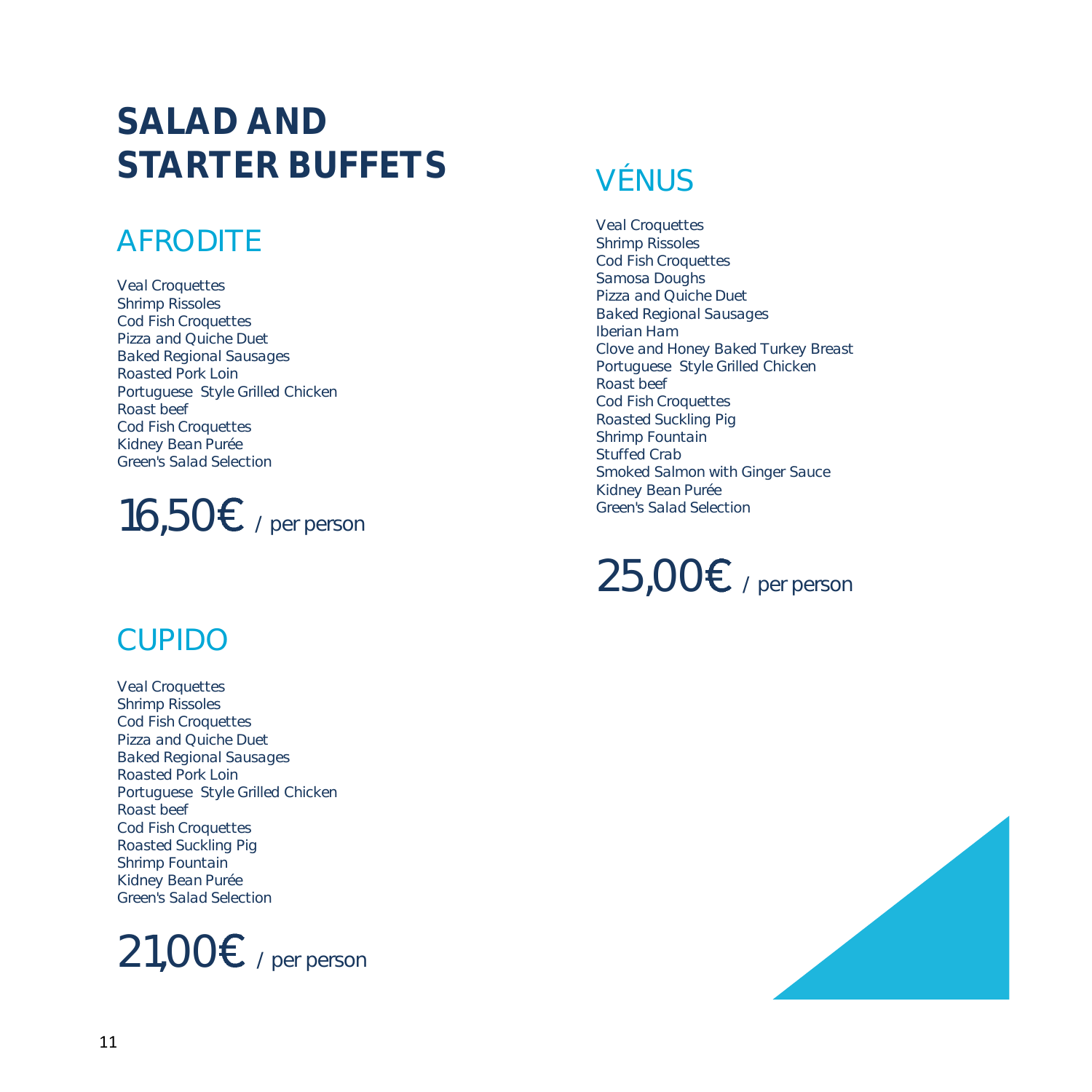

# **SORBET &** GO BETWEEN SHOTS

**Sorbet**

Sparkling Wine with Lemon Coriander Sorbet Sparkling Wine with Green Apple Sorbet

 $3,50$ € / per person [please choose 1 option]

**Aromatic Go Between Shot** Ginger Lime Shot Grapefruit and Peppermint Shot

 $2,50<sup>2</sup>$  / per person [please choose 1 option]

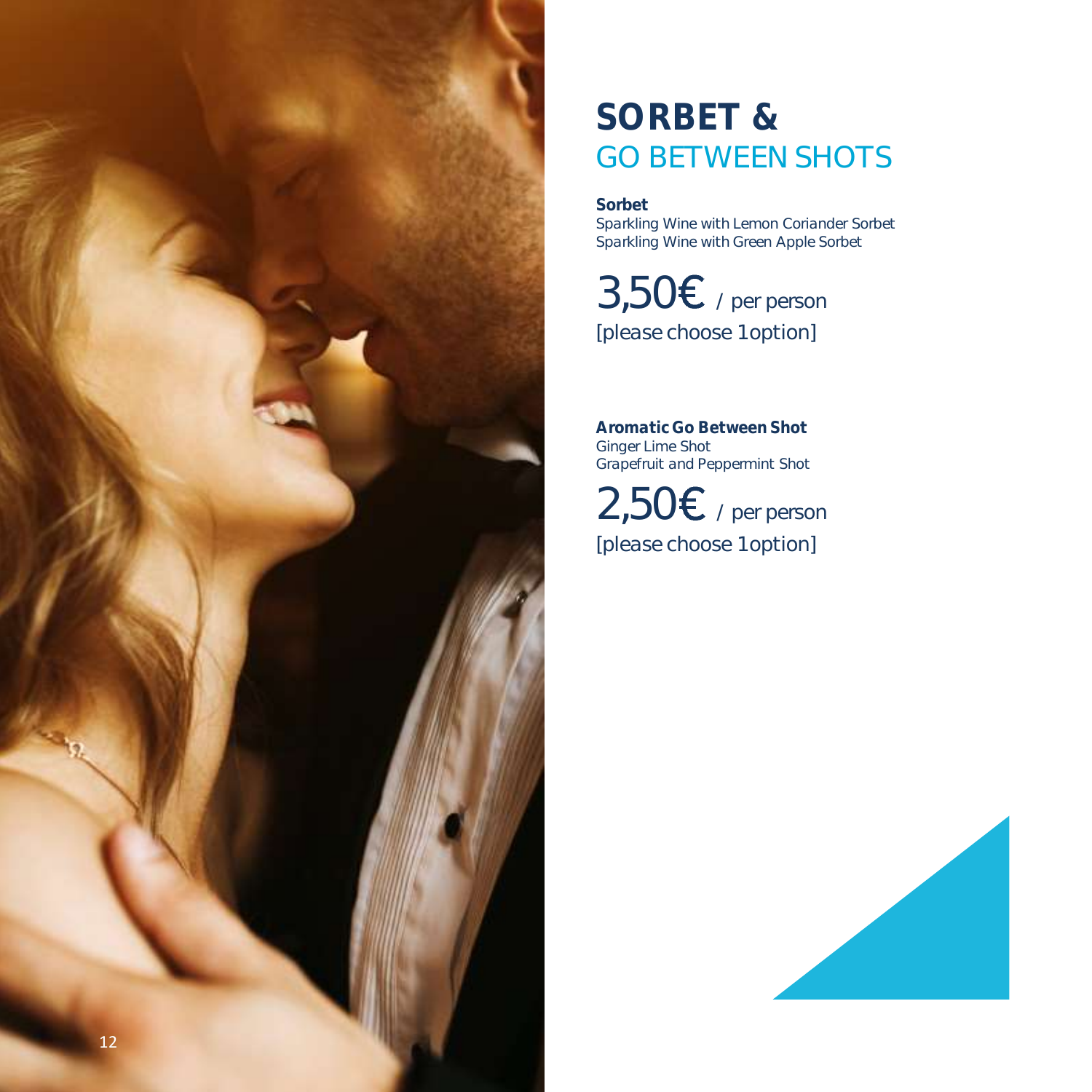

# MENUS **DESSERTS**

**hotelgolfmarvimeiro.com**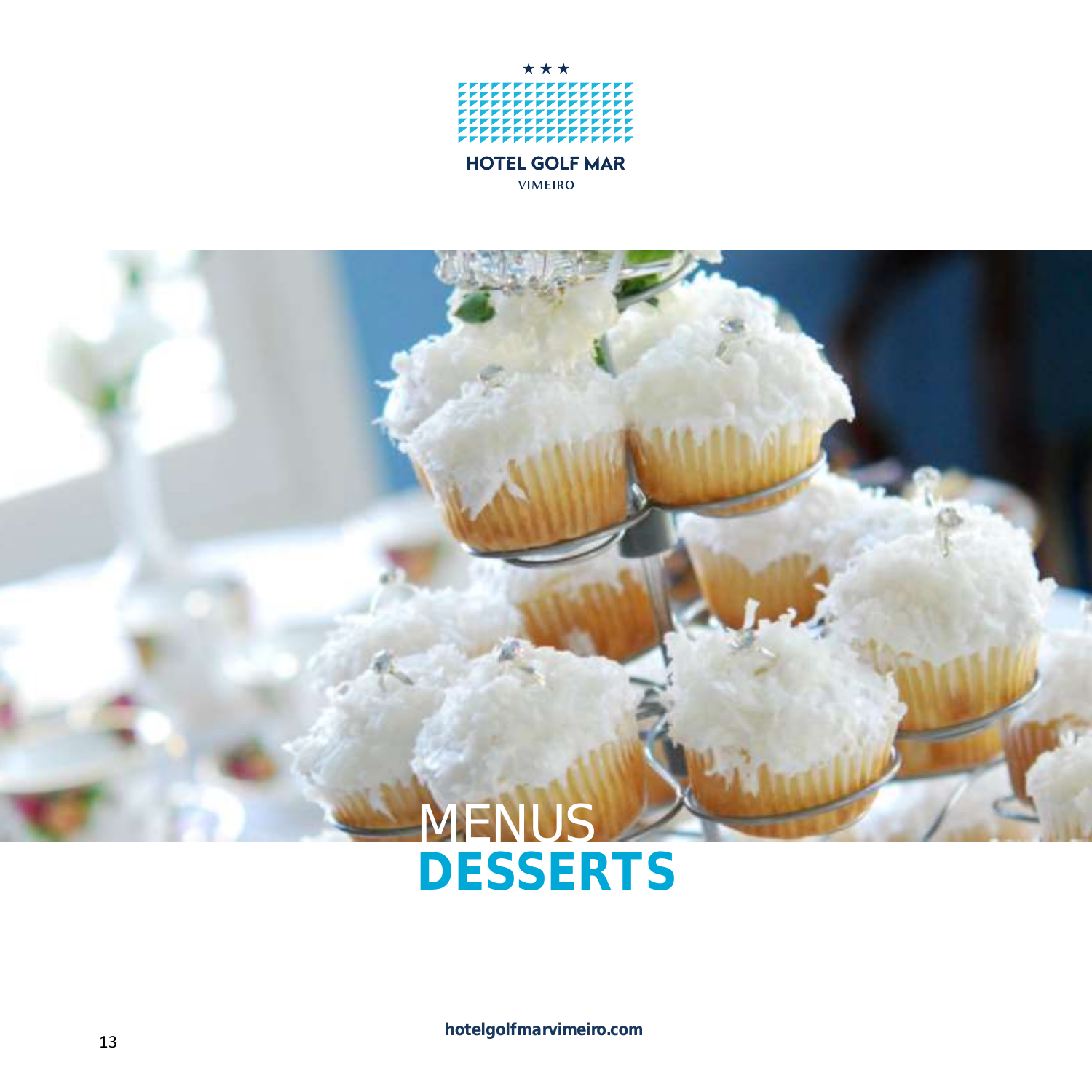# **DESSERT BUFFETS**

## SEGREDOS DA NOSSA CONFEITARIA

Rice Pudding Milk Pudding Lemon Mousse Tart Biscuit And Cream Cake Orange Cake Cream Pie Chocolate Mousse Red Fruit Charlotte Crème Brûlée Seasonal Fresh Fruit and Tropical Fruit Portuguese and International Cheese Platter

 $7,00$  $\varepsilon$  / per person

## SEGREDOS DO CONVENTO

Almond pie "Abade De Priscos" Pudding Orange cake Toucinho do Céu (Portuguese Almond Cake ) Encharcada (Convent Egg Sweet) Pão de Ló de Alfeizerão (Portuguese sponge cake) Papos De Anjo (Egg Yolks) Sericaia com Ameixa de Elvas (Portuguese Egg Pudding with Sugar Plums) Local Bean Pastries Seasonal Fresh Fruit and Tropical Fruit Portuguese and International Cheese Platter



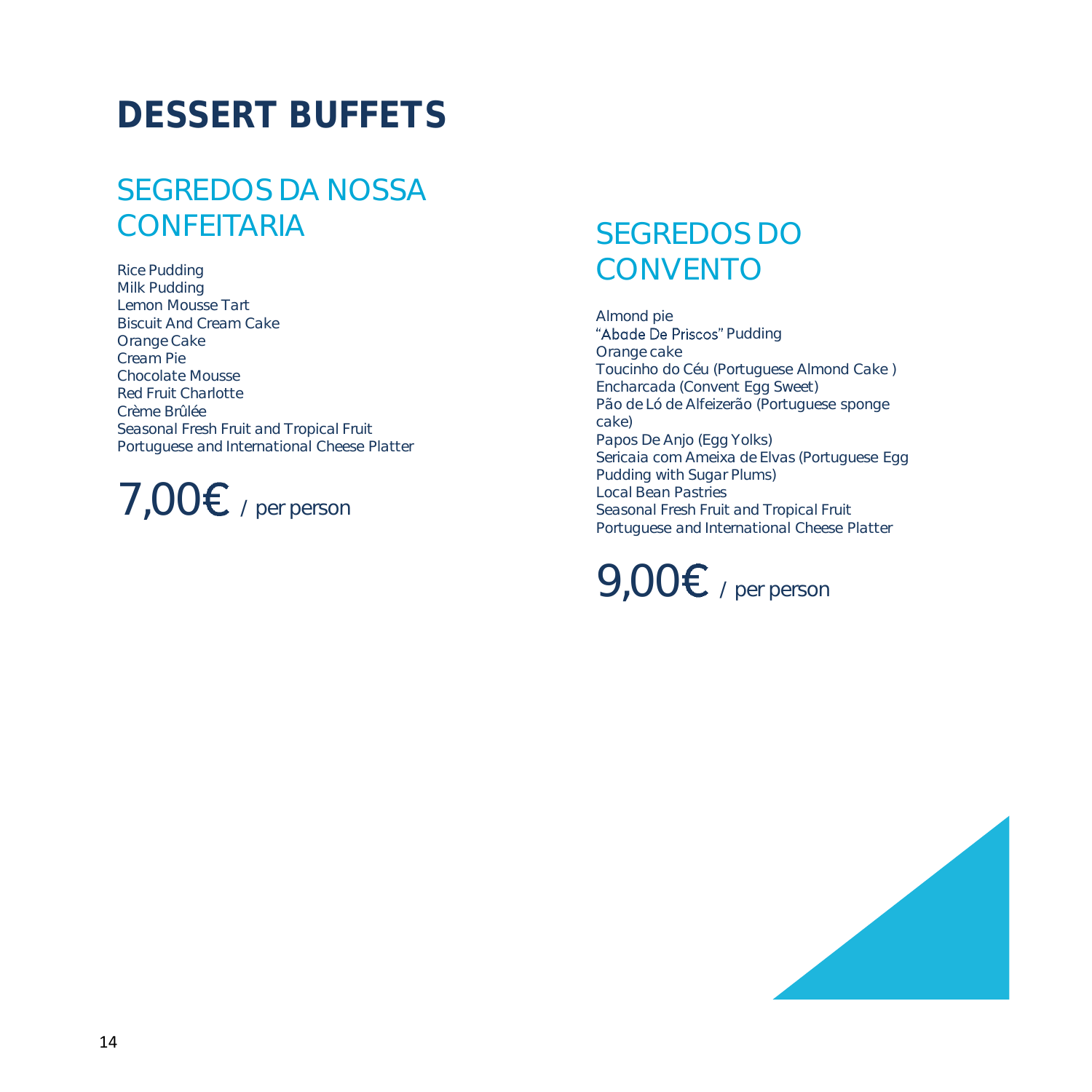

# **WEDDING** CAKE

**Biscuit** Chocolate Almond and Coconut Nuts Sponge Cake Puffy Sponge Cake Red Velvet

**Flavors and Fillings** Chocolate Red Fruit Coulis Sweet egg (filling) cream crème patisserie White Chocolate Mongo Mousse Coffee Cream Filling

**Icing (frosting )** Sugar Glaze Sweet Eggs Chocolate White Chocolate Chantilly

Please choose 1 of the each

COMPLIMENTARY

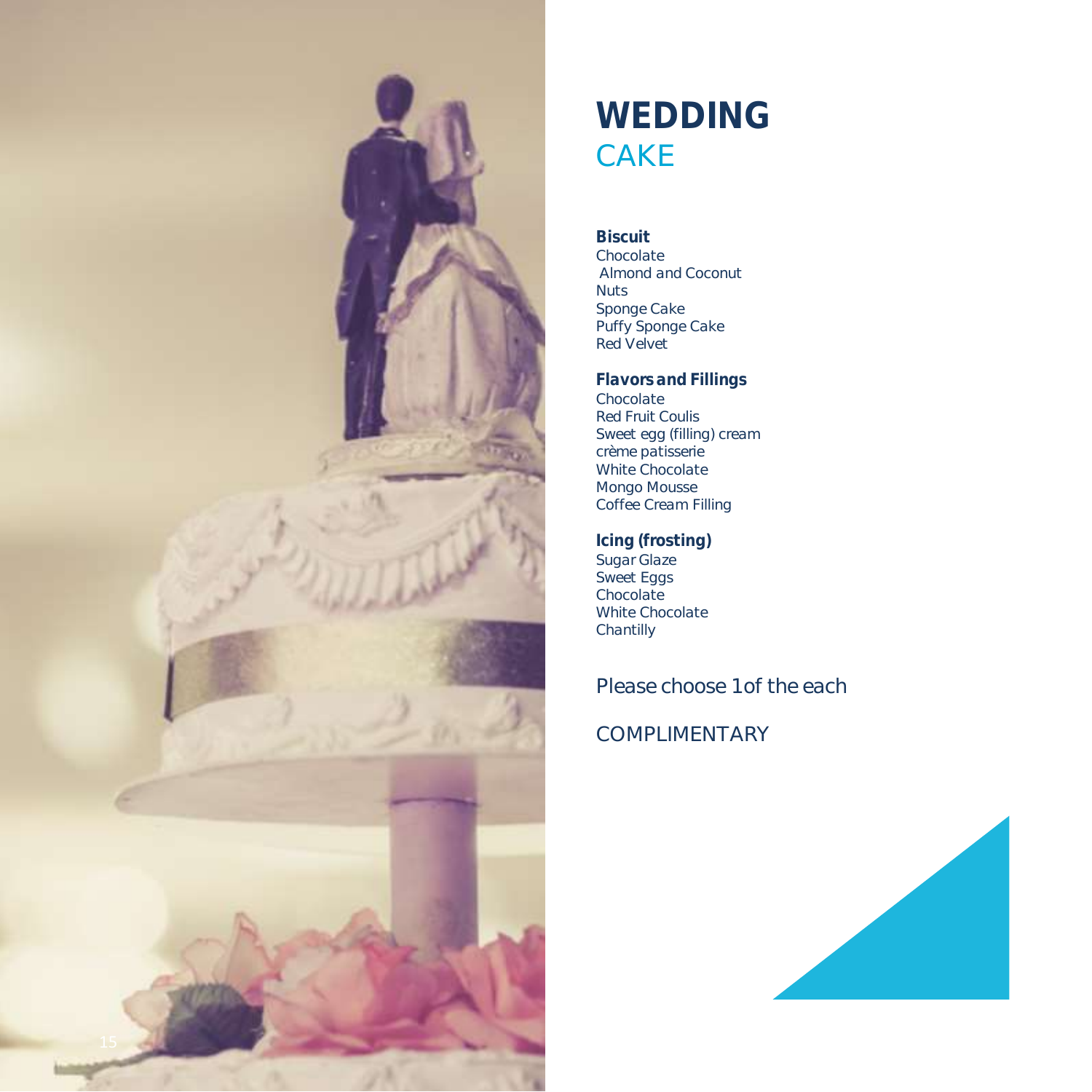# **SUPPER**

## EROS

Traditional Chicken Broth Portuguese Pork Steak Sandwich Crème Bûlée and Pastéis de Nata (Portuguese Custard Tarts)

 $6,00<sup>ε</sup>$  / per person

## **ZEUS**

Caldo Verde (Green broth with sausage and corn bread) Portuguese Steak Sandwich Suckling Pig Roll Fried Quail Eggs Juicy Fruit Salad Berliners and Hot Chocolate

 $10,50$   $\varepsilon$  / per person

## DIONÍSIO

Caldo Verde (Green broth with sausage and corn bread) Portuguese Steak Sandwich Juicy Fruit Salad Crème Bûlée and Local Bean Pastries



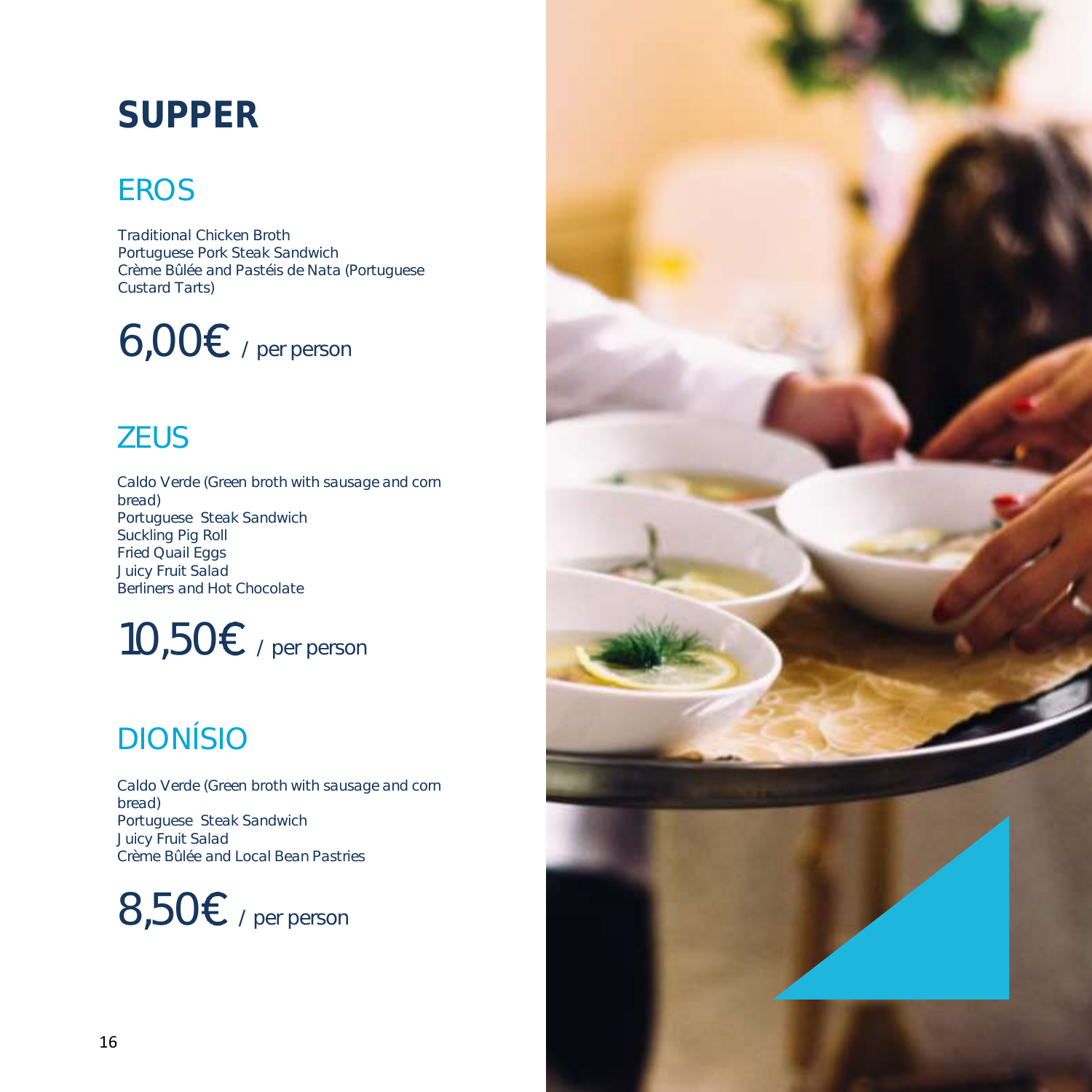

# **MENUS WINE AND AFTER DINNER DRINKS**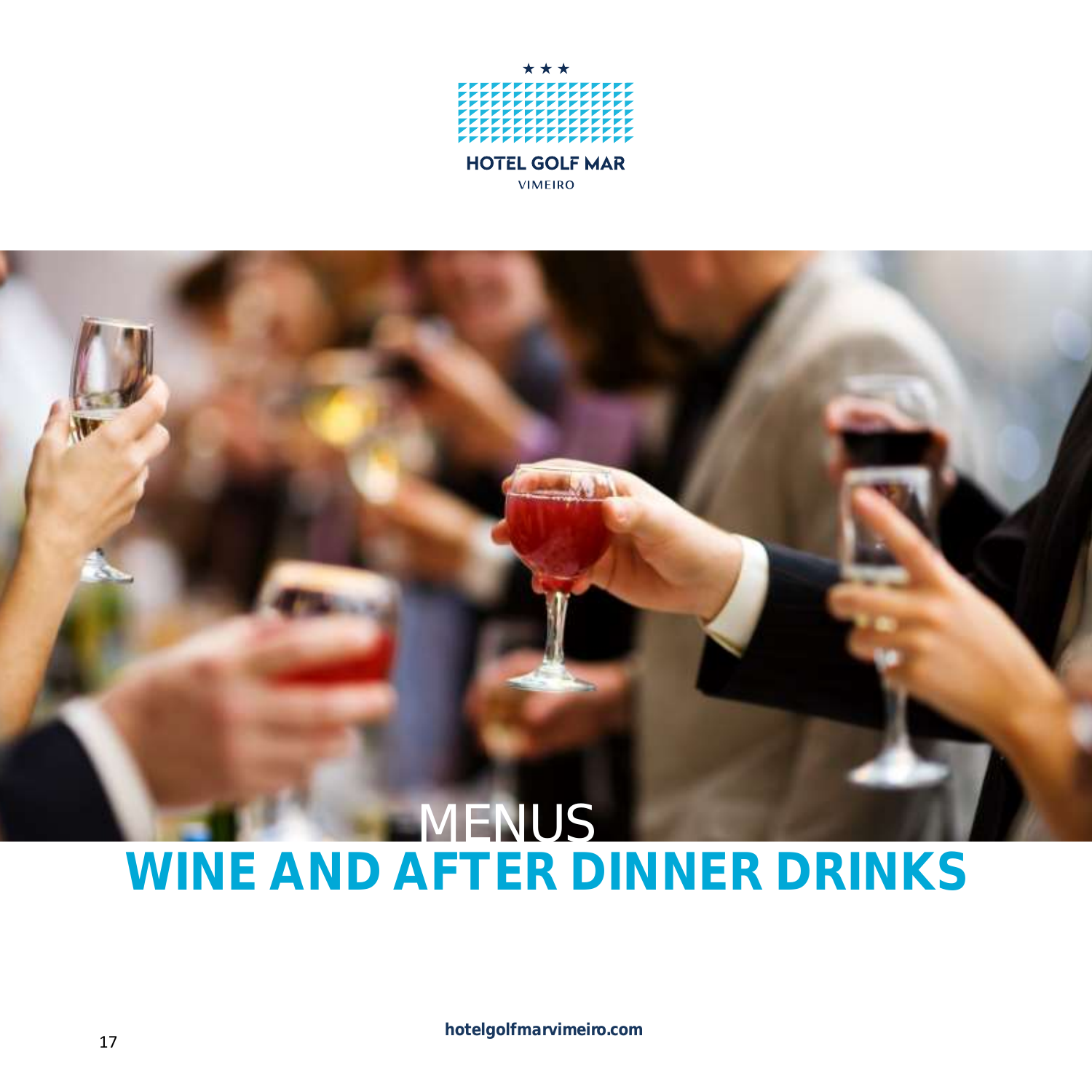## **WINE**

## DIAMANTE OPTION

Planalto, White Wine, DOC Douro Fundação Eugénio Almeida, White Wine, Alentejo Esteva, Red Wine, DOC Douro Herdade Da Comporta, Red Wine, Setúbal

 $7,40<sup>2</sup>$  / per person [please choose a Red Wine and a White Wine]

## OURO OPTION

D. Ermelinda, White Wine, Lisboa Cerejeiras C.S, White Wine, Lisboa Piriquita, Red Wine, Lisboa Qta. de S. Francisco, Red Wine, Lisboa

 $6,80E$  / por pessoa

[please choose a Red Wine and a White Wine]

## PRATA OPTION

Prova Régia, White Wine, Lisboa Vila Régia, White Wine, DOC Douro Quinta De Cabriz, Red Wine, DOC Dão Marquês de Borba, Red Wine, DOC Alentejo

 $6,20E$  / per person

[please choose a Red Wine and a White Wine]

## HOTEL SELECTION

Pinta Negra, White Wine,, Lisboa Pinta Negra, Red Wine, Lisboa

 $4,30E$  / per person The Hotel Selection is included on standard wedding banquet

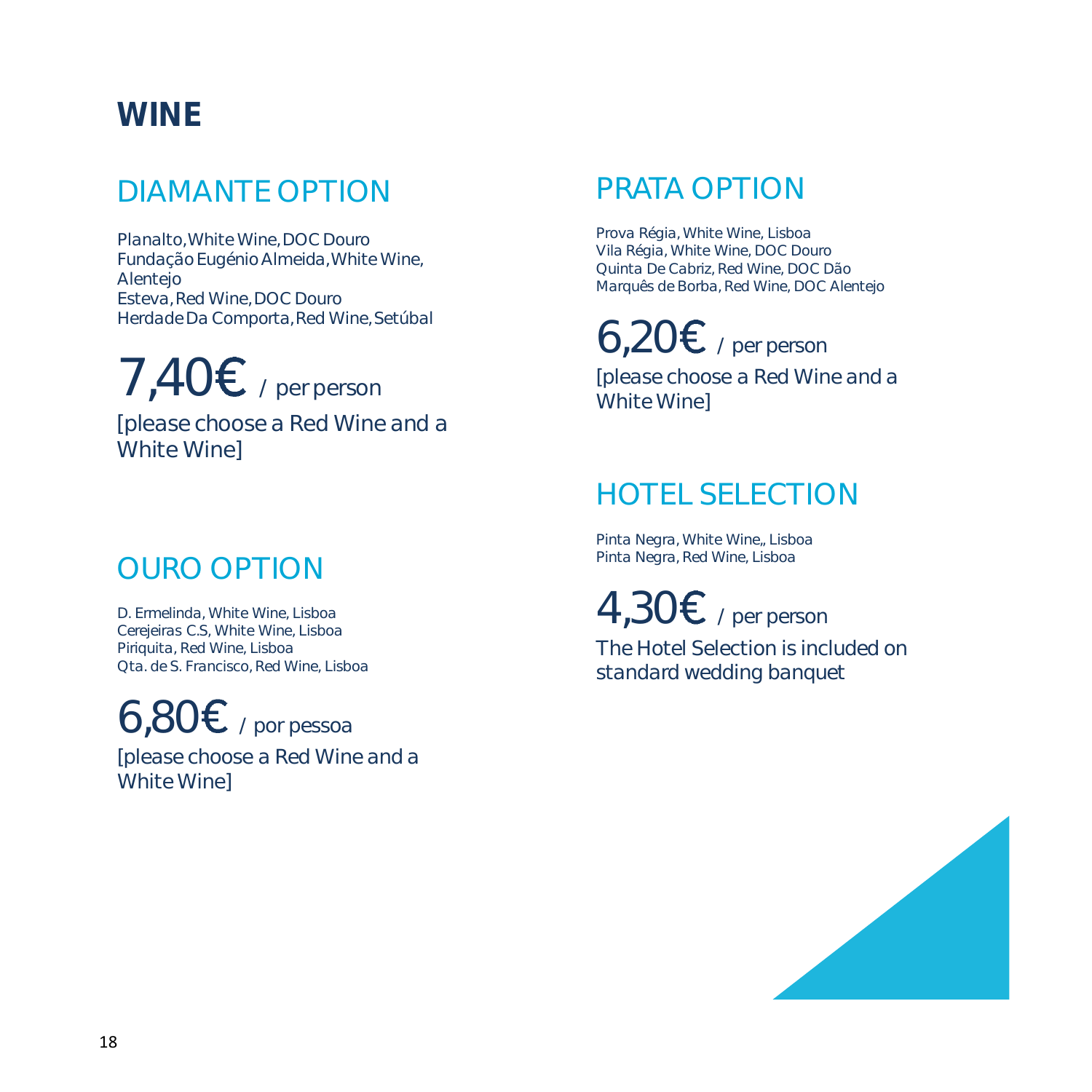# **AFTER DINNER DRINKS**

## VIMEIRO OPTION

New Whisky Irish Whisky Old Whisky Portuguese Old Brandy Portuguese Herb Liquor Portuguese Almond Liquor Port Wine Cream Liquor Gin Vodka



After Dinner Drinks length of service: 2 hours.

## WELLINGTON OPTION

New Whisky Irish Whisky Portuguese Old Brandy Portuguese Herb Liquor Portuguese Almond Liquor Port Wine Cream Liquor

 $12,80E$  / per person After Dinner Drinks length of service: 2 hours.

## ROLIÇA OPTION

Portuguese Old Brandy Portuguese Herb Liquor Portuguese Almond Liquor Port Wine Cream Liquor

# 11,40 $\epsilon$  / per person

The Roliça Option is included on standard wedding banquet After Dinner Drinks length of service: 2 hours.

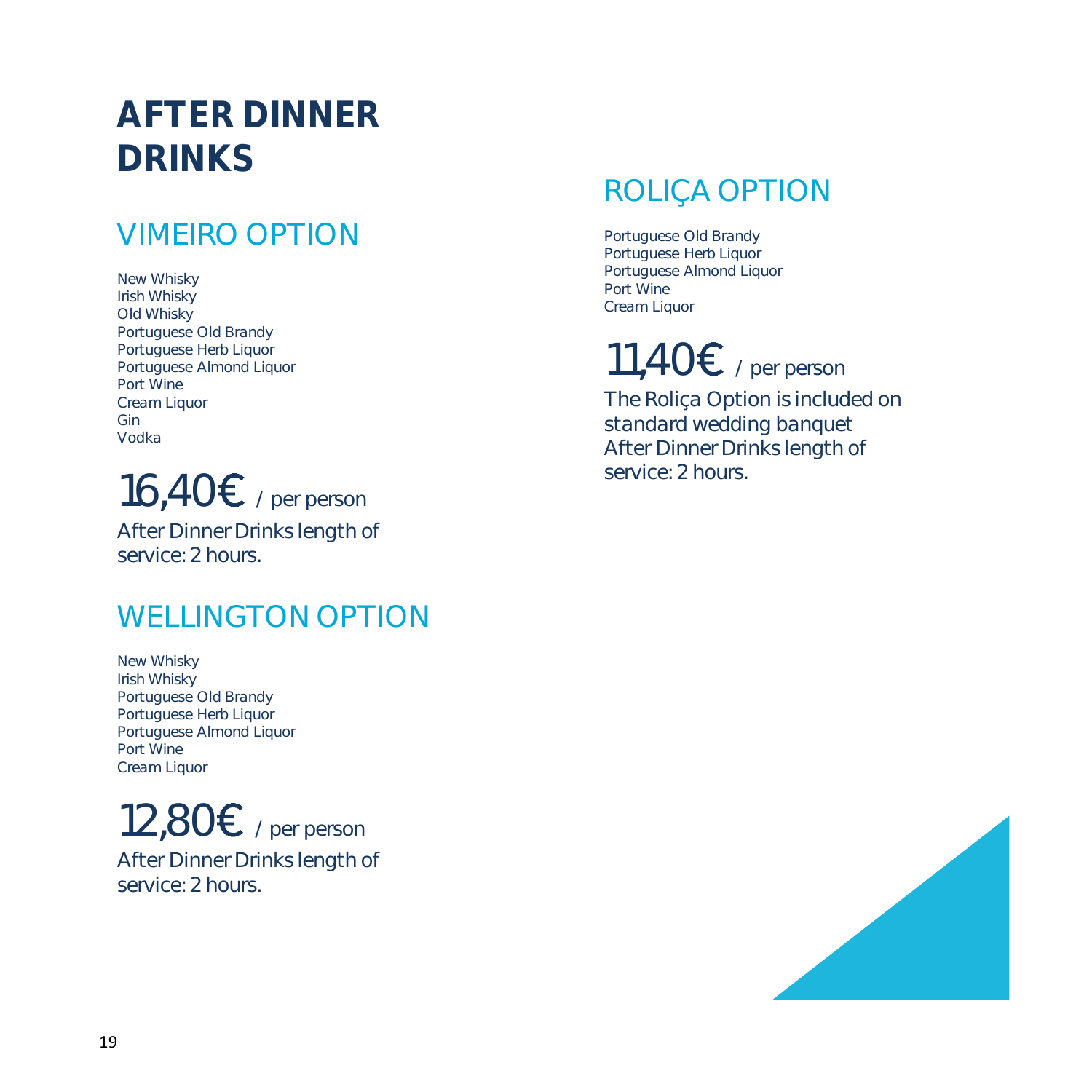

# EXTRAS & **GENERAL INFORMATION**

**hotelgolfmarvimeiro.com**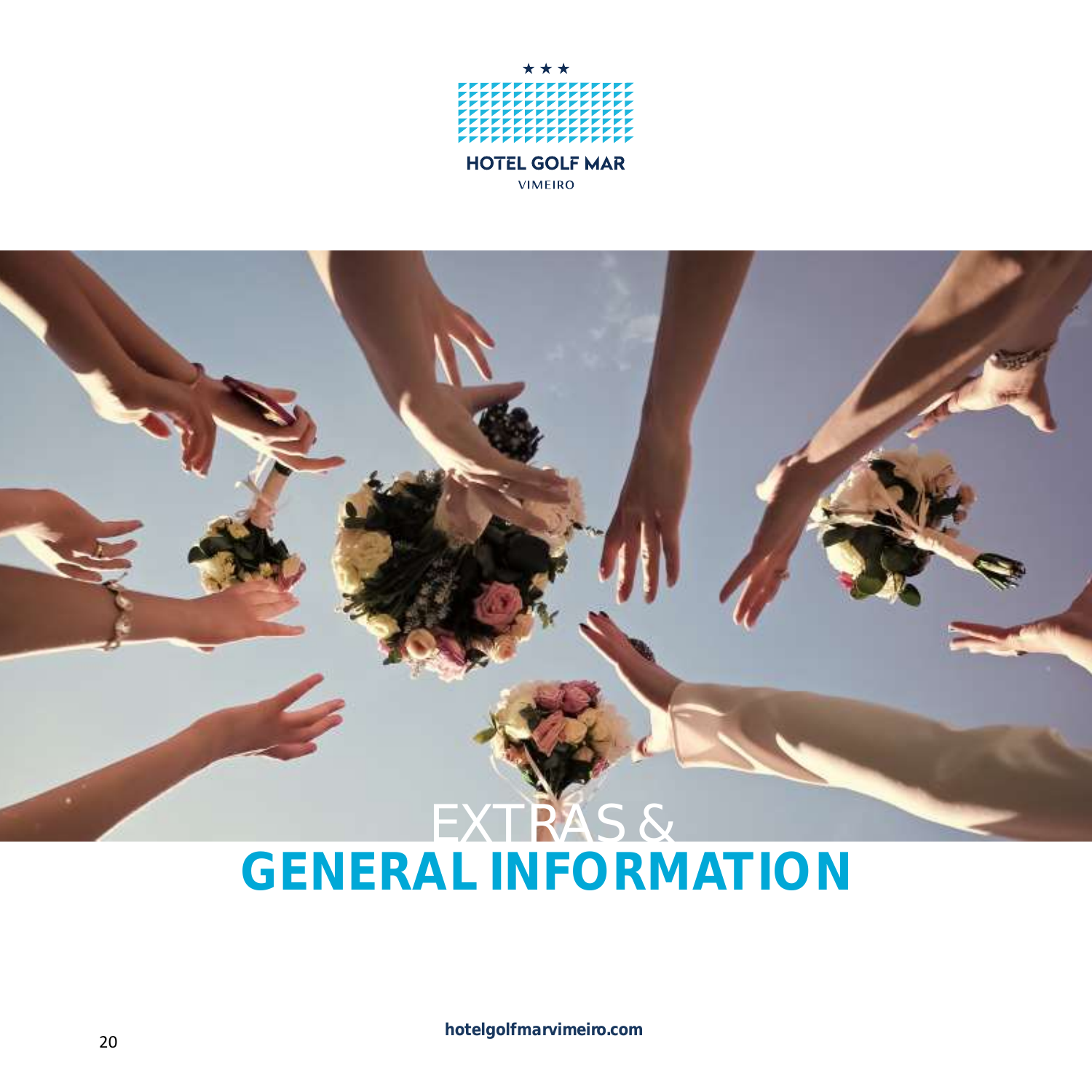### CIVIL WEDDING CELEBRATION

For Civil Wedding Celebrations we suggest the following options:

200**€** / Standard Civil Wedding on the hotel premises

**500** / Porto Novo Beach [\*]

Personalized

For more personalized decoration we may suggest some companies from the area

[\*] In case you wish to receive your guests for the civil celebration on the beach some extra licenses drown from the Capitania de Peniche will be required.

Firework licences are to be obtained from the Local Authorities in Torres Vedras.

### **OFFRTAS**

**Degustation of the chosen Menu for 6 People** Degustation for 7 people or more, enjoy a 50% discount.

**Printing of personalized menus**

### **Bride's** complimentary offers:

One night's stay in a junior suite for the brides with welcome pack A 45 minutes relaxing massage for each of the brides

**First Wedding Anniversary** Complimentary stay of 2 nights with breakfast for the brides on the first wedding anniversary

### PRICES & PARTICIPANTS

All prices quoted are per person. All prices quoted are taxes included. Minimum 100 participants

**Discounts** 5% discount on the best available rate for overnight stays 10% discount on wedding celebrations from Sunday to Friday

## LENGTH OF SERVICE

8 hours (starting when the brides arrive at the cocktail). Cocktail service: 1 hour. Open Bar: 2 hours. Each additional hour to the 8 hours length of service is charged at a rate of 20,00€ per hour per 20 quests attending the event.

## DECORAÇÃO & FLORES

Our tables will be decorated by a standard flower arrangement which is included in the price. For more personalized decoration or flowers decoration we may suggest some companies from the area.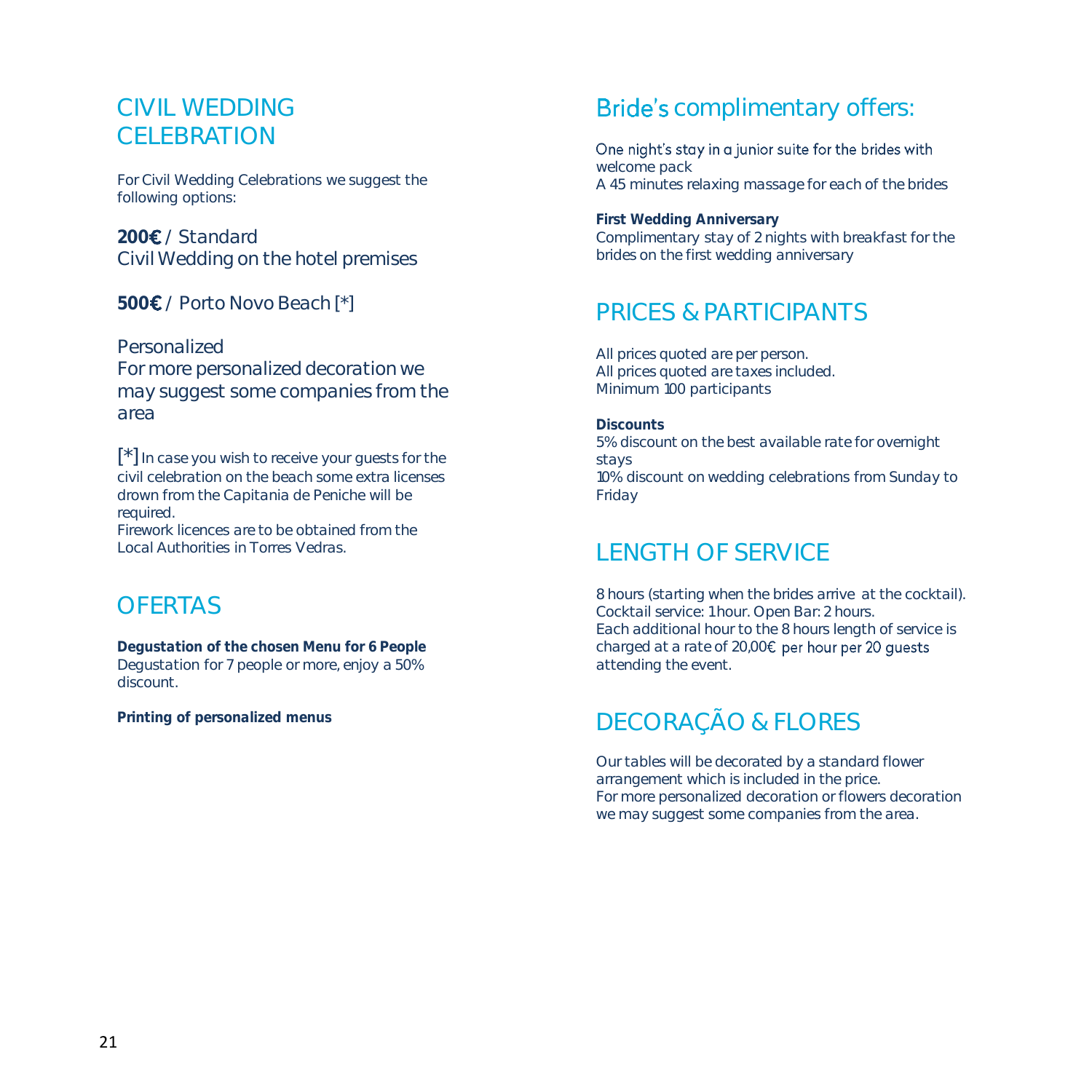### FUNCTION GUARANTEES

The Hotel requires an approximate guest count 7 days prior to the event. It is the responsibility of the client to advise the final guarantee to the hotel 7 working days prior to the event. If no guarantee is received, the original contracted number will be charged, or the actual number of guests served, whichever is greater.

The Hotel reserves the right to provide an alternate function room best suited for the group should the number of guests attending the function differ from the original number contracted.

### PAYMENT

An initial deposit of 50% of the estimated revenue is required to secure the booking upon confirmation (nonrefundable).

Additional 25% deposit of the booking is due 7 days prior the event (non-refundable). The hotel requires your credit card details to guarantee your booking.

The 25% outstanding balance of the account is payable within 24 hours of your event.

Should the client confirm the event 4 working days prior to the event date, a full payment of the estimated revenue will be required.

### CHILD POLICY

Children up to 3 years: free of charge. Children from 4 to 11 years: enjoy a 50% discount.

### ENTERTAINMENT

For a dinner dance, cocktail party or any other event, our catering department will be pleased to help you with providing entertainment.

According to the internal rules of the Golf Mar hotel, in consideration of other hotel guests and to preserve an atmosphere of serenity, we inform that the amplified music needs to be turned off at 11 PM. All music will need to be kept within Portuguese regulations concerning noise levels throughout the event. In house music after 11 PM is allowed at the disco.

The entertainment events that occur in the hotel premises are subject to local council authorization (Torres Vedras)

22 Regulations. and to payment of a Noise License due to Portuguese Noise

## AUDIO-VISUAL

The hotel may provide audio-visual equipment. Full service is provided from our suppliers and can be arranged through our catering department.

The hotel will not be held responsible for the quality and technical assistance of the equipment the client wishes to use and that is not the property of the Golf Mar Hotel.

## DISCO

The client may offer to the group participants: beverage vouchers (2,00€ each) or Open Bar Service for disco parties:

The minimum amount required to open the disco on a non-exclusive service (opening hours from 10:30 PM to 2 AM) is the following:

A) A) Beverage Vouchers Option (2,00€ each that can be converted in beverages consumption, non-refundable vouchers):

- Below 30 participants: purchase of 90 beverage vouchers
- From 30 to 99 participants: purchase of 3 beverage vouchers per person
- More than 100 participants: purchase of 2 beverage vouchers per person

Conversion of beverage vouchers:

- ✓1 beverage voucher = 1 canned drink (Mineral Water, Soft Drink or Beer | 0,25l or 0,33l)
- $\checkmark$  2 beverage vouchers = 1 Draught Beer (0,5l) or 1 Spirits or Liquor (Whisky, Brandy, Gin, Vodka)

✓3 beverage vouchers = 1 Old Spirits

Beverage vouchers may be printed by the hotel or by the client.

**B)** Open Bar Option (Service charges applied):

- Disco Wristbands (1,50€ per each participant)
- And Open Bar Service (per hour per participant): 1st Hour: 12,50€ | 2nd Hour: 10,00€ | 3rd Hour and each additional hour:  $7,50$

Drinks included: Vimeiro Mineral Water, Beer, New Whisky, New Brandy, Gin, Vodka, Whisky Liquor. Old Spirits supplement: 3,00€

From 2 AM to 4 PM (closing hours): each additional hour is charged at a rate of 125,00€ (amplified music volume needs to be reduced during this period).

Private Party on Disco: 200,00€ is the amount required to book the entire disco (non convertible to beverage vouchers). This amount is cumulative to the minimum amount required to open the disco.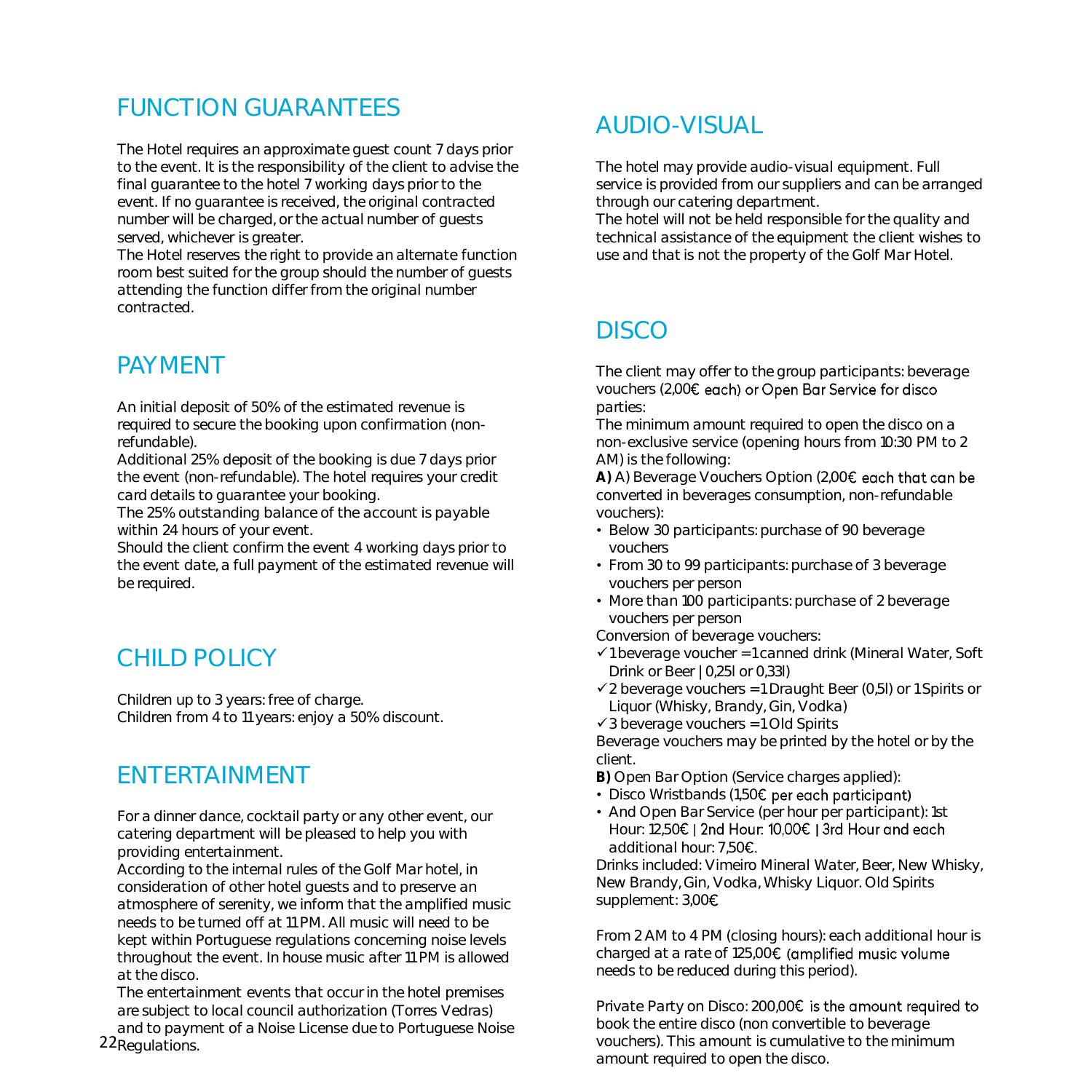### CORK FEE

When the wine & spirits are supplied by the guest, the Hotel has the right to charge:

- 10,00€ per wine bottle opened

- 16,00€ for Spirits.

### FOOD AND BEVERAGE

The client will ensure that no food or beverage is brought into the Hotel by themselves or any of their guests, unless previously agreed on writing, with the Hotel Manager.

### **SIGNAGE**

All signage may only be displayed directly outside the designated meeting room. No signage is permitted by the hotel within the public areas without prior written consent.

### SMOKING POLICY

The Hotel Golf Mar Hotel operates a No Smoking Policy in all areas.

### WALLS AND CEILINGS

Any expenses of ongoing repairs due to damages caused inside of the facilities or to equipment of the hotel during the period of the event, including installation and uninstallation, will be strictly of the client's responsibility, being the hotel authorized to charge such amounts on the client's invoice or onwards

### DAMAGE OR LOSS

The Hotel is not responsible for any damage or loss of articles or valuables belonging to the host or to their guests staying at the hotel prior to, during or subsequent to any function.

### GUEST CONDUCT

The client is responsible for his/her behaviour at the Golf Mar Hotel and in particular for the orderly conduct of guests attending any function or staying in the hotel or otherwise making use of our services.

According to the internal rules of the Golf Mar hotel, in consideration of other hotel guests and to preserve an atmosphere of serenity, inappropriate behaviour is not permitted, including: verbally abusive or offensive language and abusive behaviour (uninvited physical contact) directed toward guests or hotel staff; damages incurred to the hotel; or other inappropriate or disruptive behaviour. Failure to act in accordance with this policy may result in reporting of incidents to local law enforcement authorities.

### **SECURITY**

Security arrangements require prior written consent of the Hotel management.

### PARKING

There is an outdoor parking lot (not covered), free of charge adiacent to the hotel premises. The Hotel reserves the right to tow cars that are blocking the driveway of the hotel or that disrespect the traffic signals.